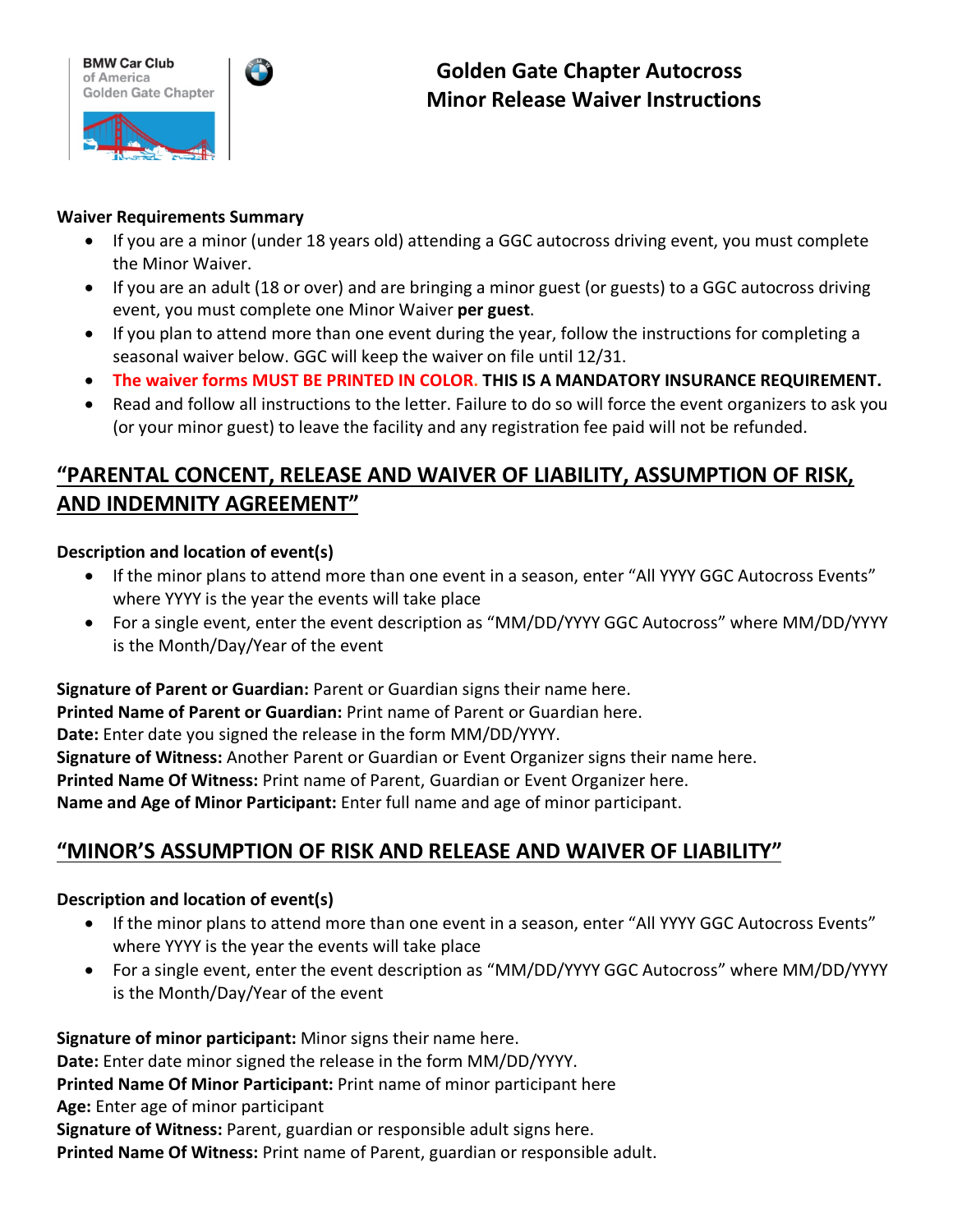# PARENTAL CONSENT, RELEASE and WAIVER of LIABILITY, ASSUMPTION of RISK, and INDEMNITY AGREEMENT

#### DESCRIPTION AND LOCATION OF EVENT(S)

IN CONSIDERATION of my minor child ("the Minor") being permitted to participate in any way in the EVENT(S) and/or being permitted to enter for any purpose any RESTRICTED AREA(S) (defined to be any area which requires special authorization, credentials, or permission to enter or any area to which admission by the general public is restricted or prohibited), I agree:

- 1. I know the nature of the EVENT(S) and the Minor's experience and capabilities, and believe the Minor to be qualified to participate in the Event(s). I will inspect the premises, facilities, and equipment to be used, or with which the Minor may come in contact. IF I OR THE MINOR BELIEVE ANYTHING IS UNSAFE, I WILL INSTRUCT THE MINOR TO IMMEDIATELY LEAVE THE RESTRICTED AREA AND REFUSE TO PARTICIPATE FURTHER IN THE EVENT(S).
- 2. I FULLY UNDERSTAND and will instruct the Minor that: (a) THE ACTIVITIES OF THE EVENT(S) ARE VERY DANGEROUS and participation in the Event(s) and/or entry into Restricted Areas involves RISKS AND DANGERS OF SERIOUS BODILY INJURY, INCLUDING PERMANENT DISABILITY, PARALYSIS AND DEATH ("RISKS"); (b) these Risks and dangers may be caused by the Minor's own actions, or inactions, the actions or inactions of others participating in the Event(s), the rules of the Event(s), the condition and layout of the premises and equipment, and/or THE NEGLIGENCE OF THE "RELEASEES" NAMED BELOW; (c) there may be OTHER RISKS NOT KNOWN TO ME or that are not readily foreseeable at this time; (d) THE SOCIAL AND ECONOMIC LOSSES and/ or damages that could result from those Risk(s) COULD BE SEVERE AND COULD PERMANENTLY CHANGE THE MINOR'S FUTURE.
- 3. I consent to the Minor's participation in the Event(s) and/or entry into restricted areas and HEREBY ACCEPT AND ASSUME ALL SUCH RISKS, KNOWN AND UNKNOWN, AND ASSUME ALL RESPONSIBILITY FOR THE LOSSES, COSTS AND/OR DAMAGES FOLLOWING SUCH INJURY, DISABILITY, PARALYSIS OR DEATH, EVEN IF CAUSED, IN WHOLE OR IN PART, BY THE NEGLIGENCE OF THE "RELEASEES" NAMED BELOW.
- 4. I HEREBY RELEASE, DISCHARGE AND COVENANT NOT TO SUE the promoters, participants, racing associations, sanctioning organizations or any subdivision thereof, track operators, track owners, officials, car owners, drivers, pit crews, rescue personnel, any persons in any Restricted Areas, sponsors, advertisers, owners and lessees of premises used to conduct the Event(s), premises or event inspectors, surveyors, underwriters, consultants and other persons or entities who give recommendations, directions, or instructions or engage in risk evaluation or loss control activities regarding the premises or Event(s) and each of them, their directors, officers, agents, employees, representatives, owners, members, affiliates, successors and assigns, all for the purposes herein referred to as "Releasees," FROM ALL LIABILITY TO ME, THE MINOR, my and the Minor's personal representatives, assigns, heirs, and next of kin, FOR ANY AND ALL CLAIMS, DEMANDS, LOSSES, OR DAMAGES ON ACCOUNT OF ANY INJURY TO ME OR THE MINOR, including, but not limited to, death or damage to property, CAUSED OR ALLEGED TO BE CAUSED, IN WHOLE OR IN PART, BY THE NEGLIGENCE OF THE "RELEASEES" OR OTHERWISE.
- 5. If, despite this release, I, the Minor, or anyone on the Minor's behalf, makes a claim against any of the "Releasees" named above, I AGREE TO DEFEND, INDEMNIFY AND SAVE AND HOLD HARMLESS THE RELEASEES and each of them from ANY LITIGATION EXPENSES, ATTORNEY FEES, LOSS, LIABILITY, DAMAGE, OR COST THEY MAY INCUR DUE TO THE CLAIM MADE AGAINST ANY OF THE "RELEASEES" NAMED ABOVE, WHETHER THE CLAIM IS BASED ON THE NEGLIGENCE OF THE RELEASEES OR OTHERWISE.
- 6. I sign this agreement on my own behalf and on behalf of the Minor.

**I HAVE READ THIS PARENTAL CONSENT, RELEASE AND WAIVER OF LIABILITY, ASSUMPTION OF RISK, AND INDEMNITY AGREEMENT, UNDERSTAND THAT BY SIGNING IT I GIVE UP SUBSTANTIAL RIGHTS I AND/OR THE MINOR WOULD OTHERWISE HAVE TO RECOVER DAMAGES FOR LOSSES OCCASIONED BY THE RELEASEES' FAULT, AND SIGN IT VOLUNTARILY AND WITHOUT INDUCEMENT.**

#### **I HAVE READ THIS RELEASE**

SIGNATURE OF PARENT OR GUARDIAN PRINTED NAME OF PARENT OR GUARDIAN DATE

**I HAVE READ THIS RELEASE**

Page 1 of 2. MINOR—112015

SIGNATURE OF WITNESS **Example 20 THE OF SIGNATURE OF WITNESS** AND RESIGNATURE OF WINOR PARTICIPANT